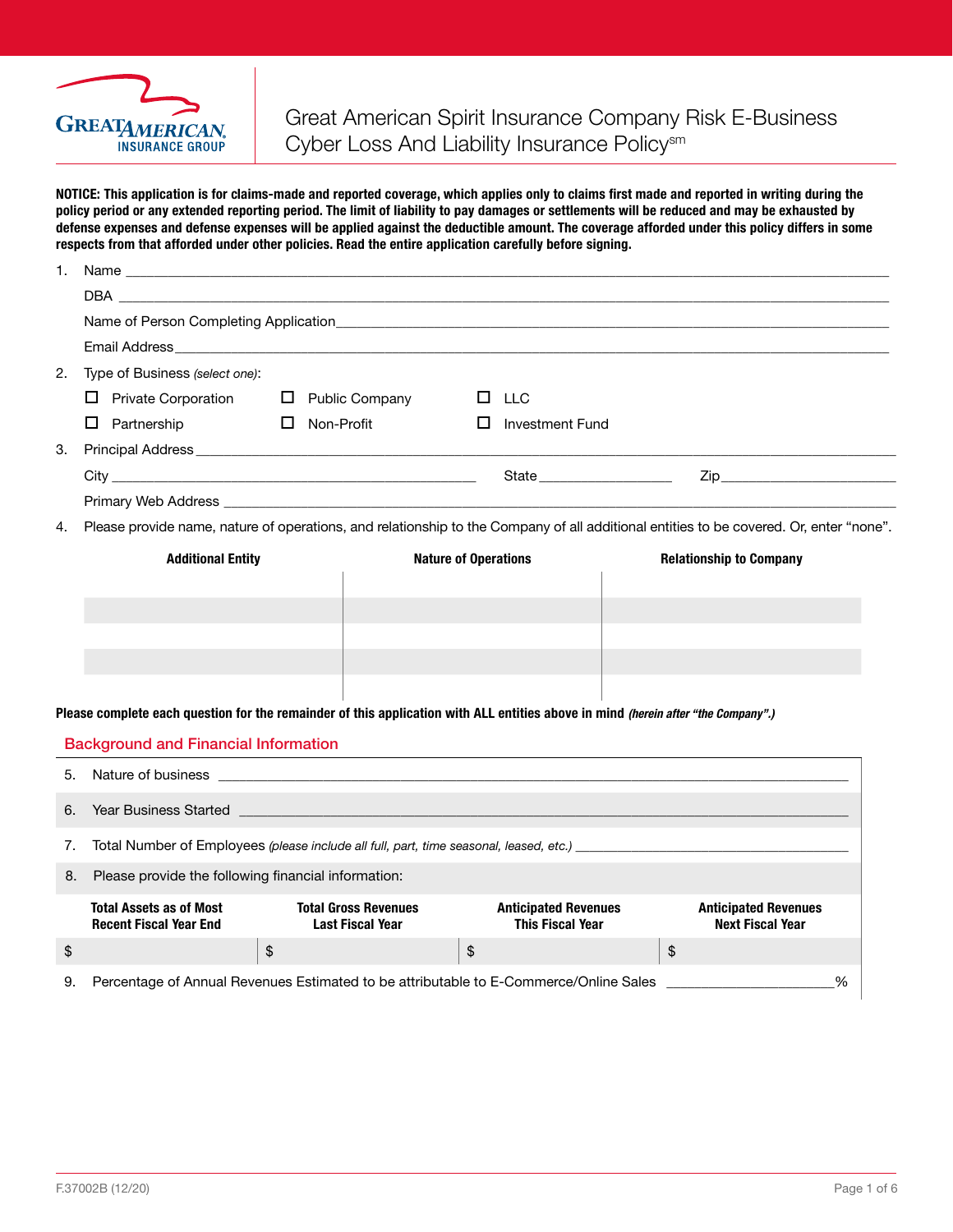| Insurance Information                                                                                                                                                                                                                                                                                                                                                                  |                   |                   |                          | <b>Yes</b> | No |  |  |
|----------------------------------------------------------------------------------------------------------------------------------------------------------------------------------------------------------------------------------------------------------------------------------------------------------------------------------------------------------------------------------------|-------------------|-------------------|--------------------------|------------|----|--|--|
| 10. Has the Company experienced any of the following situations within the last three years?                                                                                                                                                                                                                                                                                           |                   |                   |                          |            |    |  |  |
| Privacy Incident and/or claims?                                                                                                                                                                                                                                                                                                                                                        |                   |                   |                          |            |    |  |  |
| Media Incident and/or claims?                                                                                                                                                                                                                                                                                                                                                          |                   |                   |                          | П          | □  |  |  |
| Cyber Crime Incident?                                                                                                                                                                                                                                                                                                                                                                  |                   |                   |                          | □          | □  |  |  |
| Network Incident and/or claims?                                                                                                                                                                                                                                                                                                                                                        |                   |                   |                          | $\Box$     | П  |  |  |
| If yes to any of the above, please provide detail in a separate attachment a description of the incident<br>including relevant dates, the number and type of records involved, the total dollar amount of<br>expenses in connection with the incident, a summary of the Company's response to the incident, and<br>subsequent changes made to prevent the likelihood of future events. |                   |                   |                          |            |    |  |  |
| 11. Do you presently purchase Cyber Risk Insurance?                                                                                                                                                                                                                                                                                                                                    |                   |                   |                          | □          | П  |  |  |
| If yes, please complete the following table.                                                                                                                                                                                                                                                                                                                                           |                   |                   |                          |            |    |  |  |
| <b>Limits</b>                                                                                                                                                                                                                                                                                                                                                                          | <b>Deductible</b> |                   | <b>Continuity Date</b>   |            |    |  |  |
|                                                                                                                                                                                                                                                                                                                                                                                        |                   |                   |                          |            |    |  |  |
| 12. Do you presently purchase Technology Errors and Omissions Insurance?                                                                                                                                                                                                                                                                                                               |                   |                   |                          | □          | □  |  |  |
| If yes, please provide the following:                                                                                                                                                                                                                                                                                                                                                  |                   |                   |                          |            |    |  |  |
| <b>Insurer</b>                                                                                                                                                                                                                                                                                                                                                                         | Limit             | <b>Deductible</b> | Have you had any claims? |            |    |  |  |
|                                                                                                                                                                                                                                                                                                                                                                                        | \$                | \$                |                          | $\Box$     | □  |  |  |
| 13. Are you aware of any fact, circumstance, or situation involving the Company that you have reason to<br>believe will cause a Privacy Incident, Network Security Incident, Media Incident, Cyber Crime Incident,<br>□<br>or Claim? (NOTE: Current Great American policyholders need not respond to this question)                                                                    |                   |                   |                          |            |    |  |  |
| It is understood and agreed that if you responded yes to the question above, there is no coverage for any<br>Privacy Incident, Network Security Incident, Media Incident, Cyber Crime Incident, or Claim based<br>upon, arising out of, or in any way involving any such fact or circumstance.                                                                                         |                   |                   |                          |            |    |  |  |
| <b>Social Engineering</b>                                                                                                                                                                                                                                                                                                                                                              |                   |                   |                          |            |    |  |  |

14. Indicate which of the following controls you have implemented with respect to electronic funds transfers:

 $\Box$  Callback procedures to verify funds transfer requests or changes to banking information

 $\square$  Dual authorization for funds transfers greater than \$2,500

 $\Box$  Other *(please describe)* 

## Personal Device Usage

15. What percent of your employees handle Company business from their personal devices *(select one)*?

 $\Box$  We prohibit it  $\Box$  I don't know  $\Box$  Less than 25%

 $\Box$  25 – 75%  $\Box$  More than 75%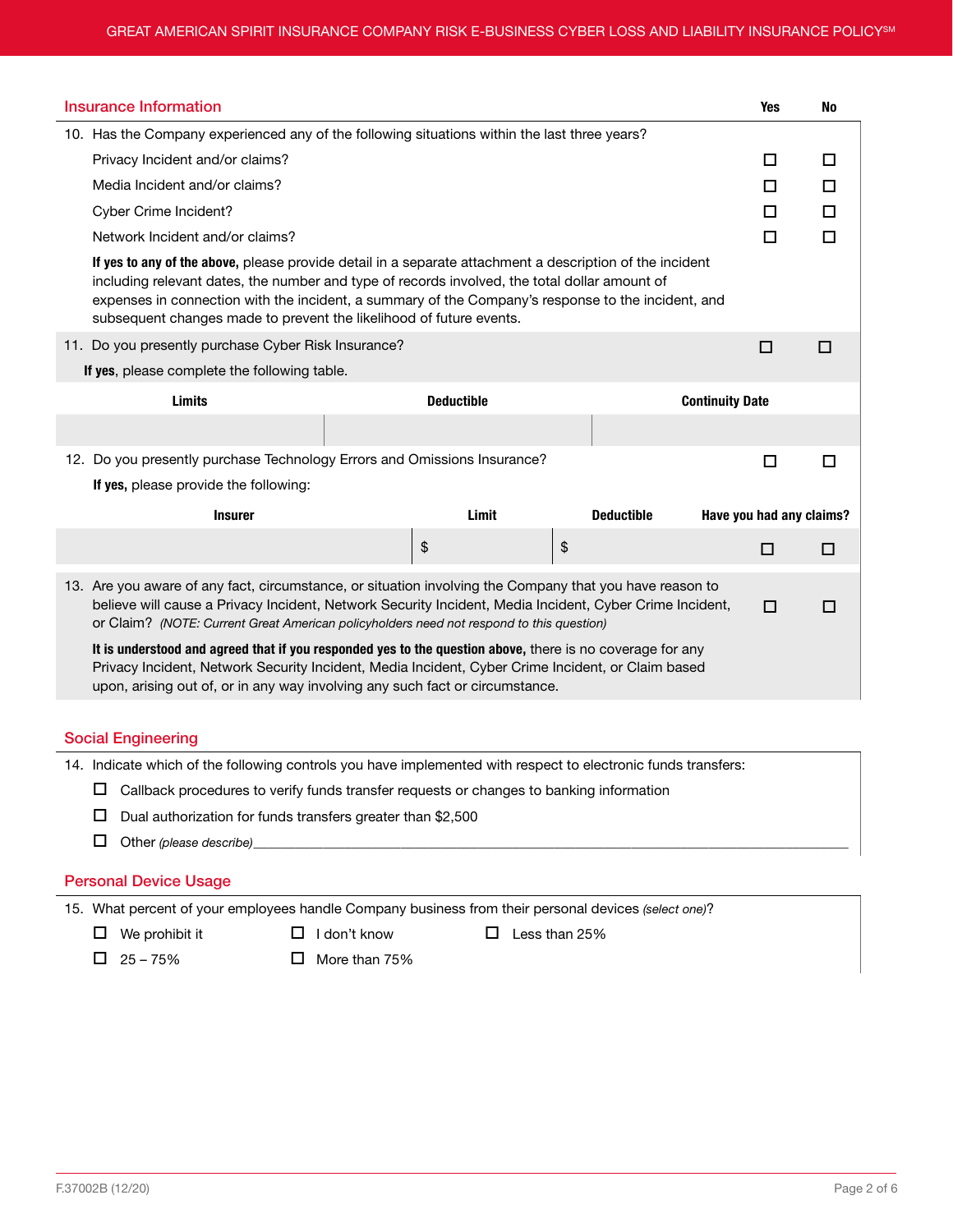| <b>Personally Identifiable Information (PII) Security</b> |  |  |
|-----------------------------------------------------------|--|--|
|                                                           |  |  |

| 16. a. |                                                                                                                             | Please estimate the annual volume of each type of information you process or store, taking into<br>account both electronic and paper files as well as employee and customer information: |     |    |  |  |  |  |
|--------|-----------------------------------------------------------------------------------------------------------------------------|------------------------------------------------------------------------------------------------------------------------------------------------------------------------------------------|-----|----|--|--|--|--|
|        |                                                                                                                             | ш<br>SSN, individual taxpayer ID, driver's license, passport or federal ID numbers __________                                                                                            |     |    |  |  |  |  |
|        |                                                                                                                             | Ц                                                                                                                                                                                        |     |    |  |  |  |  |
|        |                                                                                                                             | ш                                                                                                                                                                                        |     |    |  |  |  |  |
|        |                                                                                                                             | □                                                                                                                                                                                        |     |    |  |  |  |  |
|        | b.                                                                                                                          |                                                                                                                                                                                          | Yes | No |  |  |  |  |
|        | c.                                                                                                                          | □                                                                                                                                                                                        |     |    |  |  |  |  |
|        | Which controls are in place to protect PII in the Company's care, custody and control?<br>d.                                |                                                                                                                                                                                          |     |    |  |  |  |  |
|        |                                                                                                                             | Physical controls on access to computer systems and sensitive documents.<br>⊔                                                                                                            |     |    |  |  |  |  |
|        |                                                                                                                             |                                                                                                                                                                                          |     |    |  |  |  |  |
|        |                                                                                                                             | <b>Encryption policies</b>                                                                                                                                                               |     |    |  |  |  |  |
|        |                                                                                                                             | Privilege management<br>ш                                                                                                                                                                |     |    |  |  |  |  |
|        |                                                                                                                             | Annual employee security awareness training<br>$\Box$                                                                                                                                    |     |    |  |  |  |  |
|        | <b>End Point Security</b>                                                                                                   |                                                                                                                                                                                          |     |    |  |  |  |  |
|        | 17. Please indicate below the endpoint (PC's, laptops, Smartphones, tablets, etc.) security controls your Company is using: |                                                                                                                                                                                          |     |    |  |  |  |  |
|        |                                                                                                                             | Password/passcode protected                                                                                                                                                              |     |    |  |  |  |  |

| Encryption |
|------------|
|------------|

L,

- $\square$  Firewalls enabled/turned on
- $\Box$  Traditional antivirus products on all endpoints
- $\square$  Next generation antivirus on all endpoints
- 18. Who is primarily responsible for patching end points?

| $\Box$ A managed services provider |  | $\Box$ The Company's IT department |  | $\Box$ The user/employee |  |
|------------------------------------|--|------------------------------------|--|--------------------------|--|
|                                    |  |                                    |  |                          |  |

| <b>Email Security</b>                                                                                                | I Don't Know | Yes | No        |  |  |  |
|----------------------------------------------------------------------------------------------------------------------|--------------|-----|-----------|--|--|--|
| 19. Do you use Sender Policy Framework (SPF)?                                                                        | П            |     |           |  |  |  |
| 20. How often is phishing training conducted to all staff:                                                           |              |     |           |  |  |  |
| I don't know<br>Semiannually<br>Never<br>⊔<br>Annually<br>ப<br>ப<br>ப                                                |              |     |           |  |  |  |
| 21. Do you use an email filtering tool to detect and/or block SPAM, malicious links, and attachments?                | п            | П   | Π         |  |  |  |
| 22. Do you require multifactor authentication (MFA) to access email?                                                 | □            | □   | П         |  |  |  |
|                                                                                                                      |              |     |           |  |  |  |
| <b>Network Security</b>                                                                                              |              | Yes | <b>No</b> |  |  |  |
| 23. Is your network WiFi enabled?                                                                                    |              | □   |           |  |  |  |
| $\Box$<br>If yes, please indicate level of WPA protocol: $\Box$ WPA<br>WPA <sub>2</sub><br>WPA3<br>ப<br>$\mathsf{L}$ | don't know   |     |           |  |  |  |
| 24. Who monitors the Company's networks for intrusions or other unusual activity (select one)?                       |              |     |           |  |  |  |
| Nobody/we do not monitor<br>ப                                                                                        |              |     |           |  |  |  |
| Somebody in the Company's IT department<br>ப                                                                         |              |     |           |  |  |  |
| A third party/managed security provider<br>ப                                                                         |              |     |           |  |  |  |
| Somebody in the Company's IT department AND a third party/managed security provider                                  |              |     |           |  |  |  |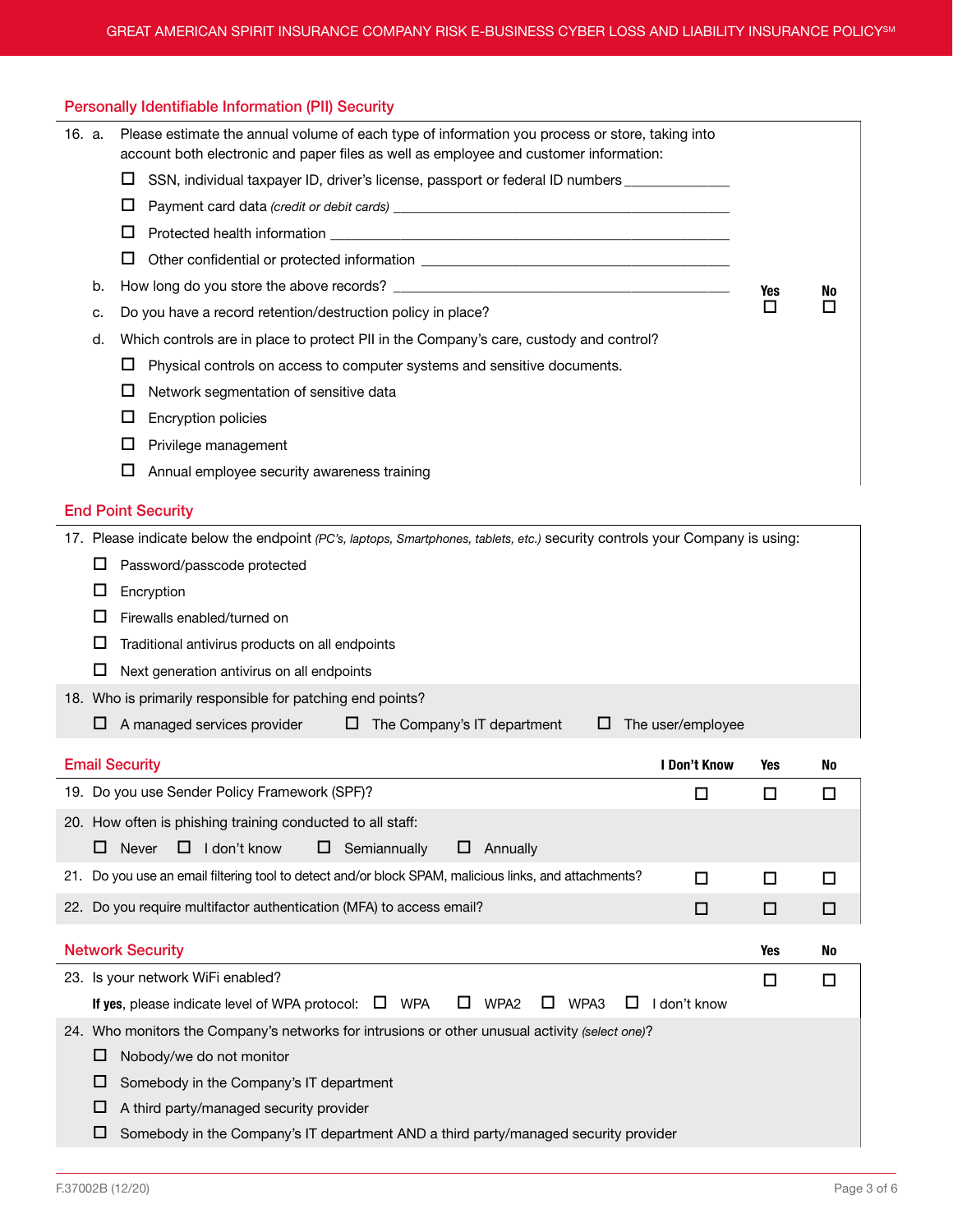| <b>Network Security Continued</b><br><b>I Don't Know</b>                                                                                                                                      | Yes      | No             |  |  |  |  |
|-----------------------------------------------------------------------------------------------------------------------------------------------------------------------------------------------|----------|----------------|--|--|--|--|
| 25. Are your firewalls configured according to the principles of least privileges?                                                                                                            | □        | □              |  |  |  |  |
| 26. Do you regularly review firewall rules and alerts?<br>□                                                                                                                                   | □        | □              |  |  |  |  |
| 27. Is multi-factor authentication required to remotely connect to the network?<br>□                                                                                                          | □        | $\Box$         |  |  |  |  |
| 28. When did the Company last have a comprehensive (i.e. inclusive of vulnerability scanning and penetration testing)<br>network security assessment conducted by a third party (select one)? |          |                |  |  |  |  |
| Last 6 months<br>Last 18 months<br>Last 36 months<br>⊔<br>ш<br>ப<br><b>Never</b><br>ப<br>29. Does the Company maintain a formal program for evaluating the security posture of its vendors?   | □        | $\Box$         |  |  |  |  |
|                                                                                                                                                                                               |          |                |  |  |  |  |
| <b>Back-Up Security</b>                                                                                                                                                                       | Yes      | <b>No</b>      |  |  |  |  |
| 30. Do you back up all mission critical systems and data?                                                                                                                                     | □        | □              |  |  |  |  |
| If yes, please provide the following:                                                                                                                                                         |          |                |  |  |  |  |
| How Frequently do you back up? $\Box$ Daily/nightly $\Box$ Weekly $\Box$ Less frequently then weekly                                                                                          |          |                |  |  |  |  |
| Which of the following back-up solutions do you employ?                                                                                                                                       |          |                |  |  |  |  |
| Local<br>$\Box$<br>Network drives $\quad \Box$<br>Tapes/disks $\Box$ Off-site $\Box$ Cloud<br>ப                                                                                               |          |                |  |  |  |  |
| Which of the above are encrypted?                                                                                                                                                             |          |                |  |  |  |  |
| Local<br>$\Box$<br>Network drives $\Box$ Tapes/disks $\Box$ Off-site $\Box$<br>ப<br>Cloud                                                                                                     |          |                |  |  |  |  |
| How quickly can you restore from back-ups? $\Box$ Same day<br>24-48 hours<br>ш<br>Longer<br>ш                                                                                                 |          |                |  |  |  |  |
| How frequently do you test your ability to restore from back ups?                                                                                                                             |          |                |  |  |  |  |
| Never<br>⊔<br>$\Box$<br>Quarterly<br>$\Box$ Semi-annually $\Box$ Annually                                                                                                                     |          |                |  |  |  |  |
| <b>Web Hosting</b>                                                                                                                                                                            | Yes      | No             |  |  |  |  |
| 31. Do you outsource your web hosting?                                                                                                                                                        | □        | □              |  |  |  |  |
|                                                                                                                                                                                               |          |                |  |  |  |  |
| <b>Compliance</b>                                                                                                                                                                             |          |                |  |  |  |  |
| 32. Are you compliant with the Payment Card Industry Data Security Standard (PCI-DSS) (select one)?                                                                                           |          |                |  |  |  |  |
| □<br>Yes<br>No                                                                                                                                                                                |          |                |  |  |  |  |
| $\Box$ I don't know<br>$\Box$ We do not process ANY payment card transactions                                                                                                                 |          |                |  |  |  |  |
| 33. Does the Company maintain documented compliance programs for applicable laws/<br>I Don't Know<br>rules/regulations such as HIPAA, GLBA, GDPR, etc?<br>□                                   | Yes<br>□ | <b>No</b><br>□ |  |  |  |  |
| <b>Media Content</b>                                                                                                                                                                          |          |                |  |  |  |  |
| 34. The Company's attempts to mitigate its exposure to media liability by using the following controls (select all that apply):                                                               |          |                |  |  |  |  |
|                                                                                                                                                                                               |          |                |  |  |  |  |

 $\square$  Social media policy

 $\square$  Take-down procedures

 $\square$  Legal review of all materials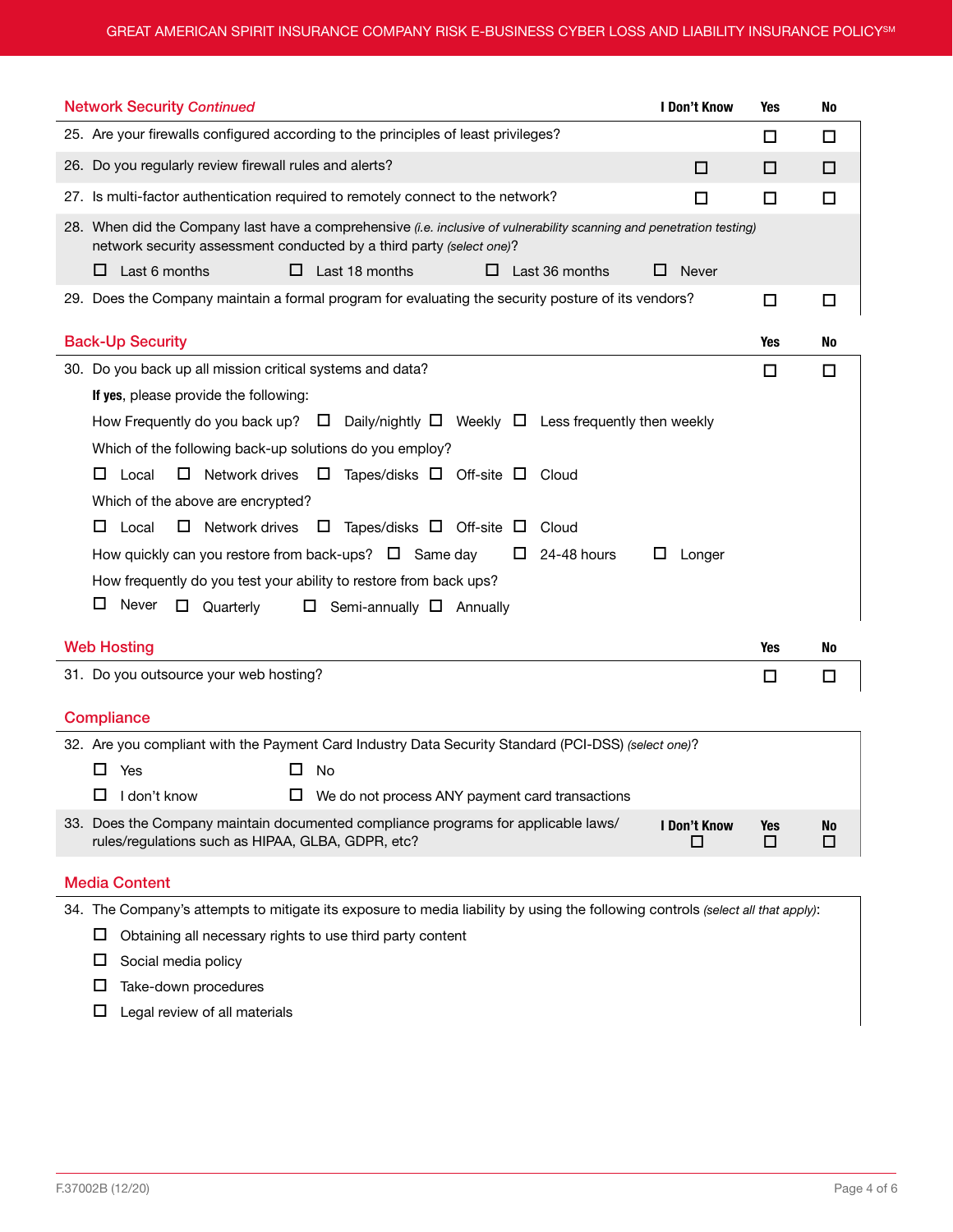## Fraud Warnings

Alabama, Arkansas, District of Columbia, Louisiana, Maryland, New Mexico, Rhode Island, West Virginia: Any person who knowingly *(or willfully)\** presents a false or fraudulent claim for payment of a loss or benefit or knowingly *(or willfully)\** presents false information in an application for insurance is guilty of a crime and may be subject to fines and confinement in prison. *\*Applies in MD Only.*

Colorado: It is unlawful to knowingly provide false, incomplete, or misleading facts or information to an insurance company for the purpose of defrauding or attempting to defraud the company. Penalties may include imprisonment, fines, denial of insurance and civil damages. Any insurance company or agent of an insurance company who knowingly provides false, incomplete, or misleading facts or information to a policyholder or claimant for the purpose of defrauding or attempting to defraud the policyholder or claimant with regard to a settlement or award payable from insurance proceeds shall be reported to the Colorado Division of Insurance within the Department of Regulatory Agencies.

Florida and Oklahoma: Any person who knowingly and with intent to injure, defraud, or deceive any insurer files a statement of claim or an application containing any false, incomplete, or misleading information is guilty of a felony *(of the third degree)\**. *\*Applies in FL Only.*

Kansas: Any person who, knowingly and with intent to defraud, presents, causes to be presented or prepares with knowledge or belief that it will be presented to or by an insurer, purported insurer, broker or any agent thereof, any written, electronic, electronic impulse, facsimile, magnetic, oral, or telephonic communication or statement as part of, or in support of, an application for the issuance of, or the rating of an insurance policy for personal or commercial insurance, or a claim for payment or other benefit pursuant to an insurance policy for commercial or personal insurance which such person knows to contain materially false information concerning any fact material thereto; or conceals, for the purpose of misleading, information concerning any fact material thereto commits fraud.

Kentucky, New York, Ohio, Pennsylvania: Any person who knowingly and with intent to defraud any insurance company or other person files an application for insurance or statement of claim containing any materially false information or conceals for the purpose of misleading, information concerning any fact material thereto commits a fraudulent insurance act, which is a crime and subjects such person to criminal and civil penalties *(not to exceed five thousand dollars and the stated value of the claim for each such violation)\**. *\*Applies in NY Only.*

Maine, Tennessee, Virginia, Washington: It is a crime to knowingly provide false, incomplete or misleading information to an insurance company for the purpose of defrauding the company. Penalties *(may)\** include imprisonment, fines and denial of insurance benefits. \**Applies in ME Only.*

New Jersey: Any person who includes any false or misleading information on an application for an insurance policy is subject to criminal and civil penalties.

**Oregon:** Any person who knowingly and with intent to defraud or solicit another to defraud the insurer by submitting an application containing a false statement as to any material fact may be violating state law.

Puerto Rico: Any person who knowingly and with the intention of defrauding presents false information in an insurance application, or presents, helps, or causes the presentation of a fraudulent claim for the payment of a loss or any other benefit, or presents more than one claim for the same damage or loss, shall incur a felony and, upon conviction, shall be sanctioned for each violation by a fine of not less than five thousand dollars (\$5,000) and not more than ten thousand dollars (\$10,000), or a fixed term of imprisonment for three (3) years, or both penalties. Should aggravating circumstances [be] present, the penalty thus established may be increased to a maximum of five (5) years, if extenuating circumstances are present, it may be reduced to a minimum of two (2) years.